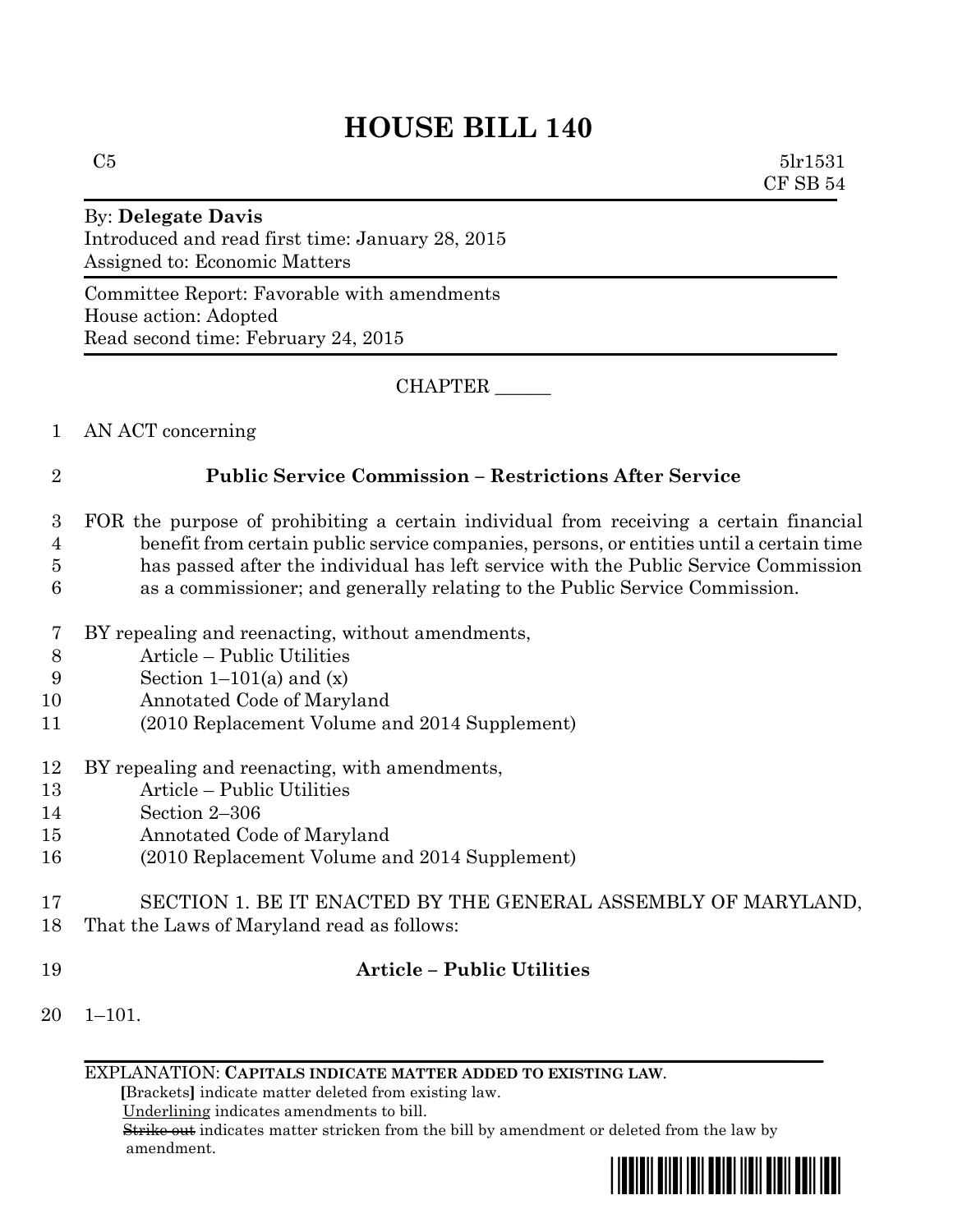(a) In this division the following words have the meanings indicated. (x) (1) "Public service company" means a common carrier company, electric company, gas company, sewage disposal company, telegraph company, telephone company, water company, or any combination of public service companies. (2) "Public service company" does not include: (i) a campground that provides water, electric, gas, sewage, or telephone service to campers incident to the campground's primary business of operating and maintaining the campground; or (ii) a person that owns or operates equipment used for charging electric vehicles, including a person that owns or operates: 11 1. an electric vehicle charging station; 2. electric vehicle supply equipment; or 3. an electric vehicle charging station service company or provider. 2–306. (a) Until at least 2 years have passed after leaving service as a commissioner or the People's Counsel, an individual may not: (1) represent a public service company before the Commission; (2) appear before the Commission on behalf of a party to a Commission proceeding; or (3) appear before the Commission on a matter within the jurisdiction of the Commission. (b) Until at least 1 year has passed after leaving service with the Commission as the General Counsel or a hearing examiner, an individual may not: (1) represent a public service company before the Commission; (2) appear before the Commission on behalf of a party to a Commission proceeding; or

 (3) appear before the Commission on a matter within the jurisdiction of the Commission.

**HOUSE BILL 140**